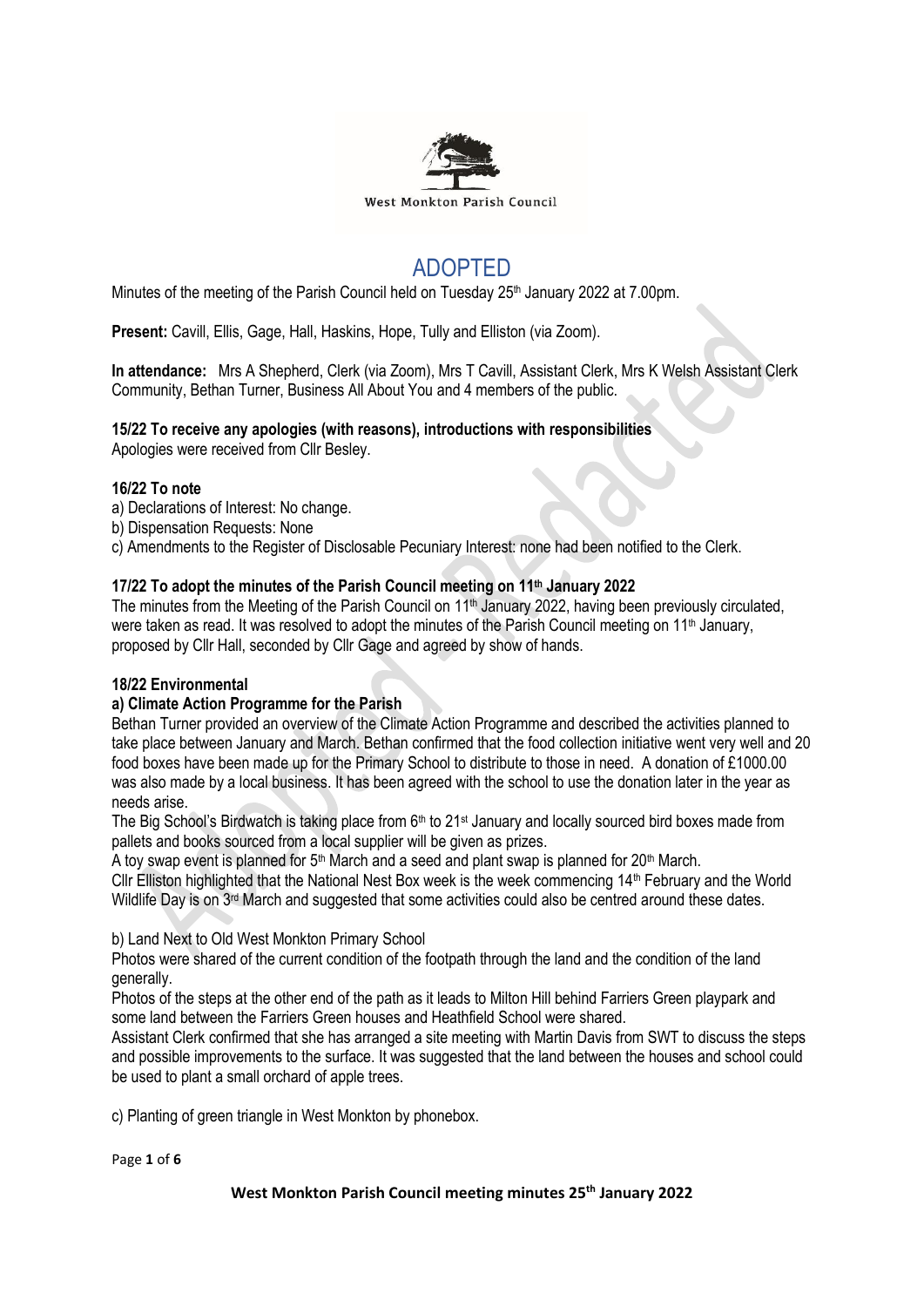Following the granting of a planting licence by SCC in 2021, Assistant Clerk suggested developing some plans for planting the triangle, which is a condition of the licence. It was agreed that two flower beds should be created. It was agreed to advertise for volunteers to help with the planting on Monkton Matters. Assistant Clerk confirmed that Cllr Besley is also raising the planting with COWMS for their ideas / volunteers to help.

# **Public Question Time**

A member of the public requested an update on the Community Governance Review to form Taunton Town Council. Cllr Cavill provided an update confirming that WMPC received a 20% response rate to its survey and that the survey responses informed the WMPC response to the CGR consultation which was submitted to SWT on 12<sup>th</sup> January. Cllr Cavill confirmed that the SWT Working Group is now considering the consultation responses. The discussions of the Working Group are confidential and information cannot therefore be shared but the Group will develop a preferred option to be considered at a Special SWT Full Council meeting on 3<sup>rd</sup> March. Due to the purdah period starting on 21<sup>st</sup> March, a further consultation on the preferred option cannot take place until after the May elections. Cllr Cavill confirmed that the SWT survey response rate was really low and more people from the surrounding parishes responded to the survey than in the unparished area.

# **18/22 Planning**

#### **a) To consider planning applications received**

Cllr Tully did not take part in any discussions in relation to the planning applications discussed at the meeting to avoid fettering discretion as a member of the SWT Planning Committee.

The applicants for the planning application 48/22/0001 Erection of an isolation unit for the rearing of young stock on land adjacent to Hestercombe Road, Gotton that was considered at the last Parish Council meeting attended the meeting to provide further information about the proposal including the rationale for the unit being placed in the middle of the field (due to a water main), the landscaping / screening that will take place, the dimensions of the proposed unit and the lighting that will be used. The applicants were advised to send a letter confirming the details outlined to which the PC would respond / update the comments that it has made in respect of the planning application.

Cllr Gage outlined a conversation that has taken place about the right of way that currently crosses the land of the proposal following complaints being received about electric fending. Cllr Gage outlined the proposal to divert the footpath into the next field. Cllr Gage has spoken to SCC who are sending through information about the application that will need to be made to divert the footpath. Cllr Gage to work with the landowners to support them to make the application. Until the footpath is diverted some temporary measures will be added in the interim to deal with the electric fence issue.

48/21/0052A Display of 1 No. internally illuminated fascia sign, window graphics and totem overlay at Pure Gym, Hankridge.

West Monkton Parish Council has no comment on this application.

48/22/0002/T Notification to fell one Holm Oak tree, a group of Ash trees (G1) and three Beech trees from the 'hedge' (G2) and to carry out management works to two Magnolias and the remaining Beech in G2, within West Monkton Conservation Area at Monkton House, West Monkton.

West Monkton Parish Council supports this application but in view of the huge ecological impact of the potential loss of the Oak Tree, would prefer to see it pollarded if the health of the tree allowed it. (Mature oak trees will typically support an ecosystem of over 600 species).

48/22/0003/A Display of 2 No. internally illuminated fascia signs, 7 No. non illuminated graphic vinyls, 1 No. non illuminated dibond and 1 No. internally illuminated gantry sign at Tesco Express, 138 Bridgwater Road, Bathpool

Page **2** of **6**

#### **West Monkton Parish Council meeting minutes 25th January 2022**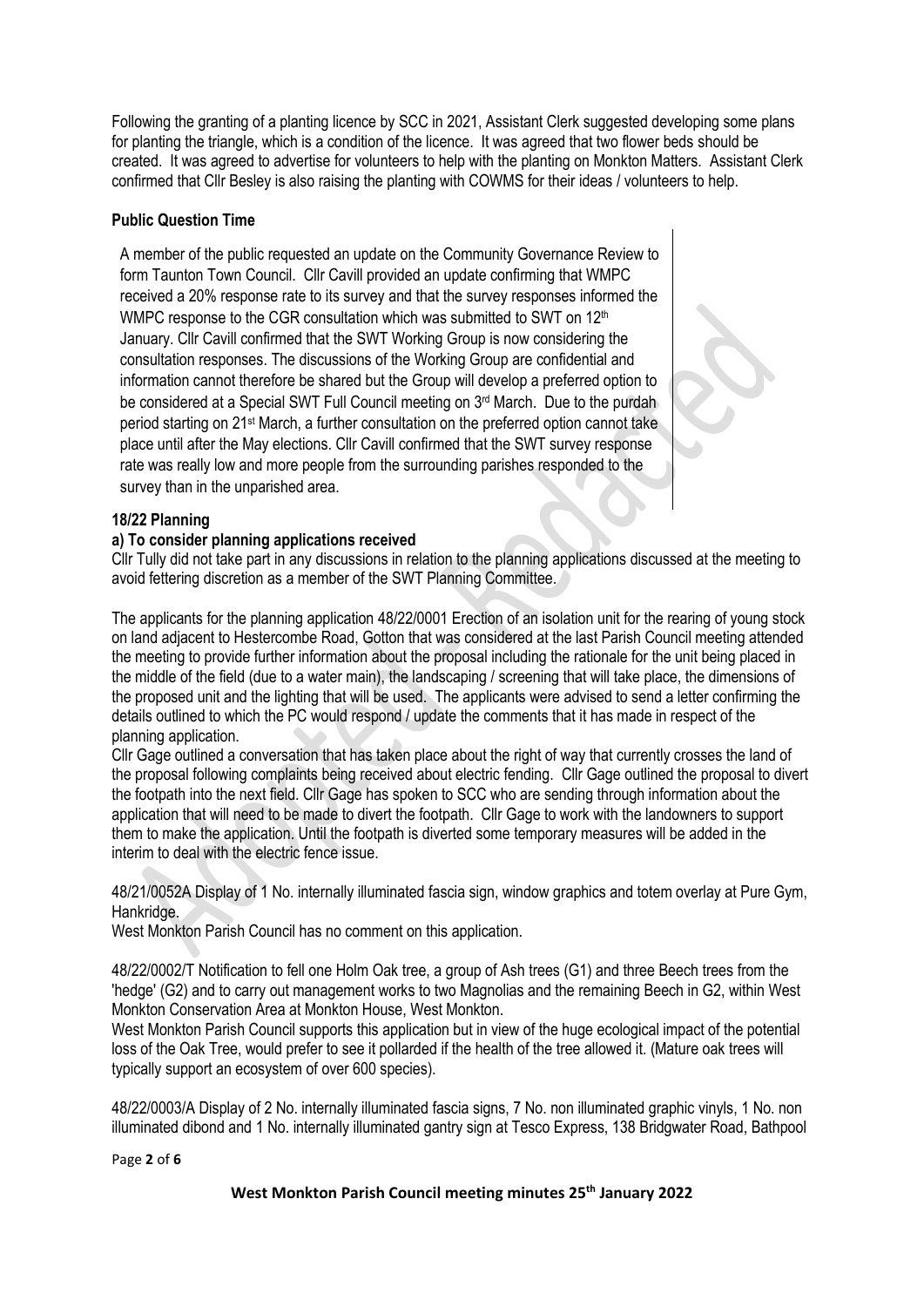West Monkton Parish Council supports this application, but requests that the store and sign lighting is reduced to ambient levels during the hours when the store is closed, in the interests of Dark Skies, (NP Policy R1) and bat populations in the Parish.

# **b) To note that Planning decisions made are available on SW+T Council website filed under the application number**

Noted

# **19/22 MH Developments**

# **a) Update**

Cllr Haskins confirmed that a meeting had taken place with Persimmon to discuss all outstanding issues in relation to MH1 on Friday 21<sup>st</sup> January and a further meeting is scheduled to take place this Friday 28<sup>th</sup> January at 2pm.

# **b) MH1 tree planting, play park remedials and POS adoption**

Cllr Hall provided a summary of what was discussed and agreed with Persimmon at the meeting on 21st January. Tree Planting: the quotes that the Parish Council and Persimmon Homes had obtained were shared. There was quite a difference between the quotes mainly because the Parish Council quote included planting of larger trees to make up for the 7 years of lost growth. Persimmon agreed to go away and consider if they would be willing to contribute towards the difference between the quotes. The hope is, if agreement can be reached, to zone the tree planting areas to enable some of the trees to be planted before the end of March. Cllr Gage expressed some uncomfortableness about public money being used to pay the difference between the amount passed over by Persimmon for tree planting and the actual cost.

Play Park Remedials: Persimmon have obtained a quote for the remedials required for the play parks in MH1 and have indicated that this money could be passed to the Parish Council to enable the work to be carried out. It was noted by Persimmon that the work required to the MUGA would be carried out by Miracle Play under guarantee. Persimmon are going to get a quote for the works covered by the guarantee so that the Parish Council can consider whether to continue with the works being carried out under guarantee or reconsider the design of the MUGA.

Sports Pitches: Persimmon have confirmed their agreement to amending the S106 agreement to enable the transfer of the sports pitches and commuted sum to the Parish Council. The cost of the car park and landscaping which is also a requirement on the Developer will also be handed over to the PC. Persimmon are obtaining quotes for this element to discuss at the follow up meeting on 28<sup>th</sup> January. Persimmon will keep control of the land near the roundabout in anticipation of the future South of Langaller Farm development but will put the road in and provide the required services to the sport pitch site. The land at the back of Hyde Lane cottages will also be retained by Persimmon.

Persimmon confirmed that the Parish Council will need to apply for permission to change the existing consent from Football Pitches to Sports Pitches (Rugby and Cricket). Cllr Hall confirmed that letters of support for the change have already been received from the local clubs and that a follow up email has been sent to Brendan Dix at the FA. Unfortunately Brendan Dix has left the FA and Cllr Hall is finding an alternative contact to take this forward. Cllr Hall confirmed that a meeting has been scheduled for 10<sup>th</sup> February with representatives of the Cricket and Rugby Club to go over the plans.

It was noted that the commuted sum funding would cover the ground works required but not club house works. Grant / match funding from Sports England could be acquired for this.

POS Adoption: Cllr Cavill confirmed that Persimmon had offered to amend the S106 agreement to enable the handover of the POS to the Parish Council with the commuted sum. The commuted sum is only equivalent to 2 years of maintenance charges and the option to collect maintenance charges instead through a management company is a better option. Persimmon are going away to check the maintenance contracts and the matter will be discussed again at the meeting on 28<sup>th</sup> January.

Cricket Club freehold – Persimmon have confirmed that they are willing to offer the freehold for the Cricket Club either to the Cricket Club or Parish Council.

Dyers Brook Ownership: the extent of the ownership is being explored by Persimmon.

Page **3** of **6**

#### **West Monkton Parish Council meeting minutes 25th January 2022**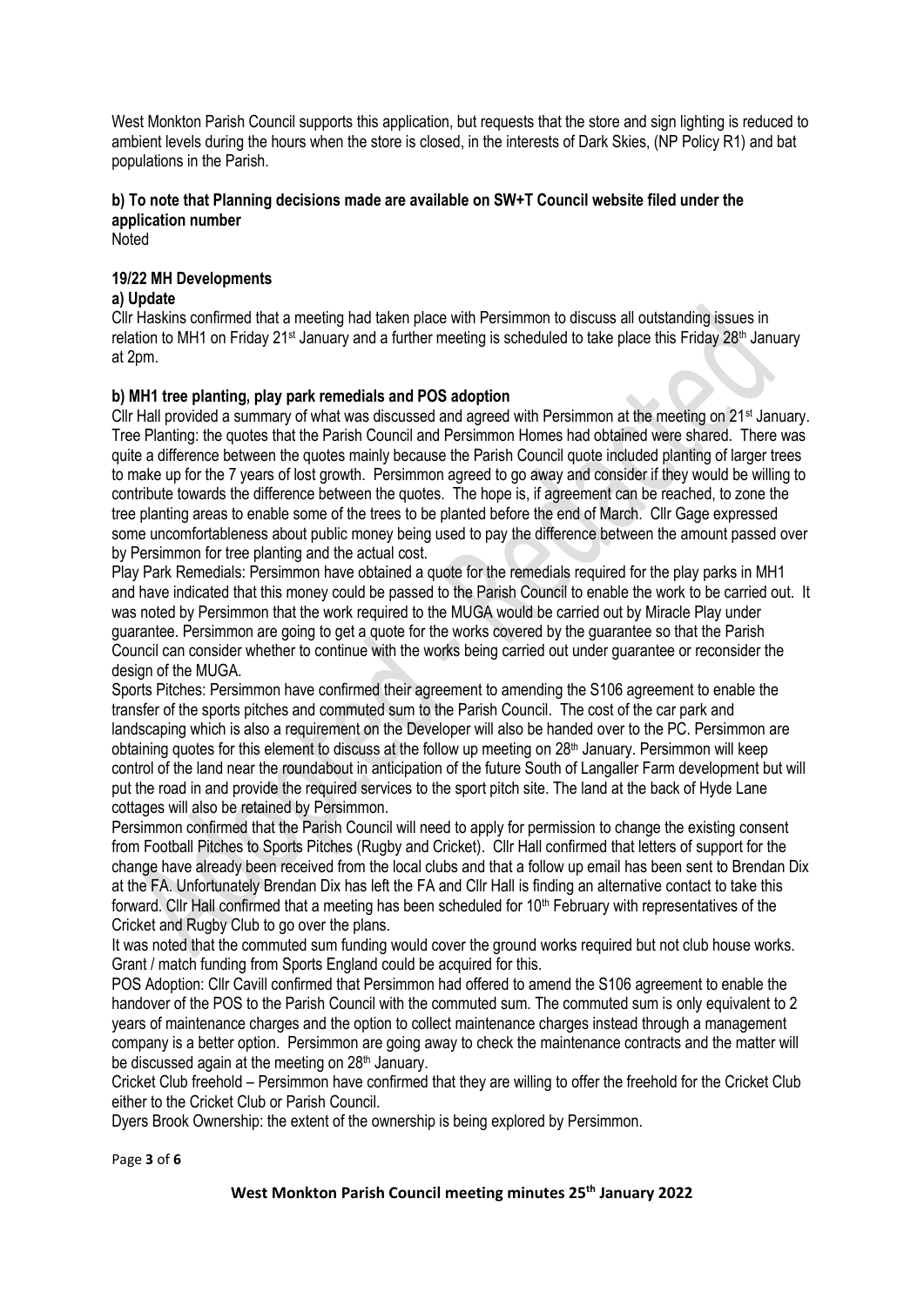Milton Hill: Persimmon have ascertained that the land along Milton Hill upon which the WRR roundabout sign is located back to Bridgwater Road is in their ownership and the hedge is being cut / removed by Persimmon to aid visibility.

A3259 Traffic Calming: plans are with SCC. Update to be requested at SCC Highways meeting in February. Hedge on Bridgwater Road between Pippin Road and Bawler Road: Assistant Clerk outlined some correspondence that has been received by a resident of one of the houses that borders Bridgwater Road. The hedge needs cutting and the weeds on the verge need dealing with because they are encroaching onto the pavement. SCC have suggested that the hedge is the responsibility of Persimmon. Cllr Hope shared a plan provided by Persimmon confirming the extent of their ownership. The plan confirms that the hedge belongs to Persimmon. Assistant Clerk to write to Persimmon and request that the hedge is cut and weeds dealt with.

# **20/22 Hartnells Farm Development**

Cllr Haskins reported the Persimmon have confirmed that they will be moving off site after phase 2 of Hartnells is completed. Persimmon have indicated that they will need to keep a storage area for materials but are making enquiries to see if this can be in a different location to enable the install of the play park at the end of Phase 2. Clerk confirmed that the S106 contribution for off site flood alleviation works for Bathpool has been paid by the Developer to SWT for onward transfer to the Environment Agency. Clerk is following this up with the Environment Agency to understand if the £450,000.00 contribution has been received and how it will be spent.

# **21/22 Community Development Projects**

#### **a) CIL Projects**

# **Footpaths / Renewing gates, stiles and ROW Fingerposts**

Cllr Gage confirmed that the installation of the gates previously received has or will be completed by the Lengthsman shortly. Five further gates have been requested from SCC.

Cllr Haskins confirmed that he will start to record the location of the ROW fingerposts that need to be replaced. Cllr Haskins reported that the surface of the footpath by the gate at Gotton Lane is very steep and slippery. Lengthsman to take a look at the path / surface to see what works can be undertaken to improve it. Assistant Clerk (Community) to add an article to Monkton Matters about the replacement gates / stiles. Cllr Gage confirmed that he had received a thank you email from a member of the public for the work that has been undertaken to the gates / stiles.

#### **Aginhills Footpath Diversion**

Cllr Cavill confirmed that he had no update.

#### **Speed Indicator Device**

Clerk confirmed that she has been chasing up SCC Highways regarding agreement of the MOU so that the SID can start to be used. Officer has confirmed that she will phone the Clerk this week.

It was noted that a speed enforcement van has been positioned on the Monkton Heathfield Road on a couple of occasions to enforce to 20mph speed limit. Cllr Haskins reported that Persimmon had confirmed that the enforcement of speed on the ERR is a police responsibility.

#### **Land next to new Primary School**

Clerk confirmed that a response had been received from Persimmon / Redrow in response to the queries raised. It was agreed to take a look at the land on Friday 28<sup>th</sup> January to establish its current condition and to agree next steps.

#### **BACH Extension**

Cllr Gage confirmed that he had spoken to the Headmaster of the Primary School again about the proposed extension. The size of the extension will be approximately 7m x 3m which will be shared with the school. The headmaster has spoken with Ian Robinson and the Business Manager who are relatively happy to proceed but indicated that some issues will need to be resolved – probably to do with ownership / lease of the land. Cllrs

Page **4** of **6**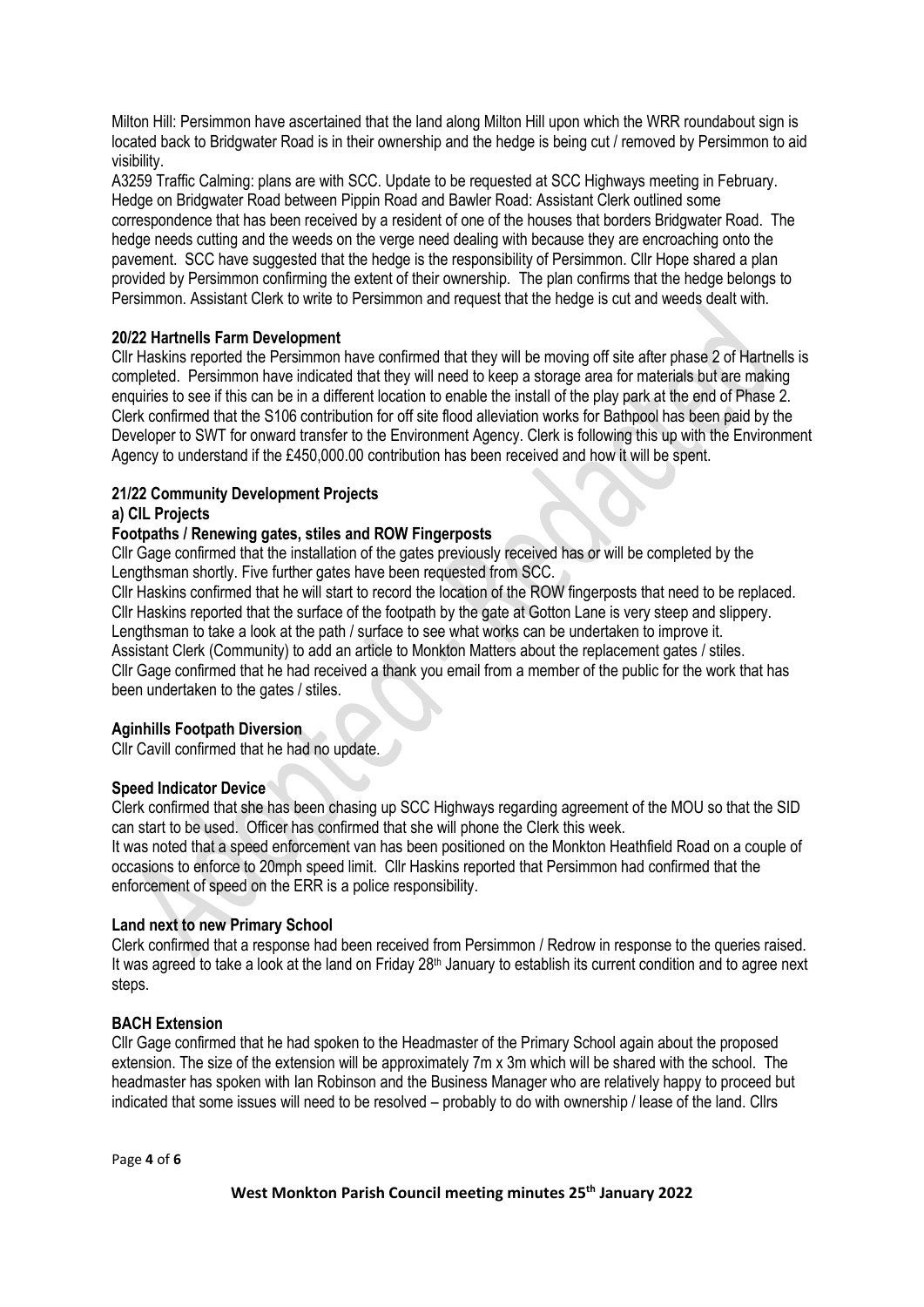Gage and Haskins to take a look at the proposed location and draw up some plans. Clerk to ascertain the cost of making a planning application.

# **Climate Action Major Project**

West Monkton Village Hall: Cllr Gage confirmed that quotes are being gathered by the Village Hall which will then need to be considered by the Management Committee, Cllr Tully confirmed that the next meeting is at the beginning of March.

Tacchi Morris Arts Centre LED Lighting: Assistant Clerk outlined a proposal received from Andy Pulleyn. The proposal includes two possible options for replacement lighting, both costing in the region of £11,000.00. It was resolved to provide Tacchi Morris Arts Centre with £11,000.00 of CIL funding to pursue their preferred option for replacement lighting. Proposed by Cllr Hall, seconded by Cllr Ellis and agreed with all in favour. Cllr Cavil abstained.

It was agreed that an article about the replacement lighting and its energy saving advantages will be added to Monkton Matters.

Emergency rescue package for West Monkton Cricket Club: Assistant Clerk reported the recent damage caused by a vehicle driving through the netting at the Cricket Club and onto the pitch. Damage by a vehicle in this manner has occurred previously on at least two occasions. Assistant Clerk outlined some more perimeter fencing that could be installed. Assistant Clerk to make contact with Giles Benbow to see if the Cricket Club would like to put forward a proposal for funding.

Cllr Ellis reported that she has been asked by the Spital Trust if the Parish Council would support the Trust building separate entrance porches on the properties. Assistant Clerk suggested that the Spital Trust get quotes for the proposed work and make an application for grant funding.

Church Hill Road Side: Assistant Clerk reported that despite efforts made by the Parish Council a few years ago to try to salvage the verge of the road side at Church Hill the previous grassy verge is now compacted bare earth. Assistant Clerk suggested using some CIL money to stabilize the side of the road and lay a permeable edging e.g. loose stone. Any proposed work would need to be developed in consultation with SCC. It was agreed that further enquiries should be made.

Cllr Haskins reported that he had been using the new SCC Highways reporting tool to report potholes, blocked drains etc. Quick responses have been received to the reports and potholes that were reported were fixed within 2 weeks. It was agreed that an article about the reporting tool would be added to Monkton Matters.

# **22/22 Community**

#### **a) Update**

Cllr Elliston reported that there had been reports of bike theft and some damage and petty crime in the community. Reports that dog bins aren't being used and cars / tyre screeching on the ERR late at night. The bin at the play park at Aginhills is also overflowing. Assistant Clerk (Community) confirmed that a litter pick is scheduled to take place on Sunday 30<sup>th</sup> January and will cover the Aginhills area.

#### **b) Community Survey: Update**

Assistant Clerk (Community) provided a summary of progress in relation to the Community Survey. The final draft of the survey including the survey monkey link was circulated to Councillors in advance of the meeting. Cllr Elliston identified some tweaks. It was agreed that the amendments would be made to the survey with a view to it being approved at the next Parish Council meeting.

#### **23/22 Other matters for report only – items for discussion - no decision**

**a) Items for next meeting agenda – by Monday 31st January 2022 or Monday 14th February 2022 Noted** 

Page **5** of **6**